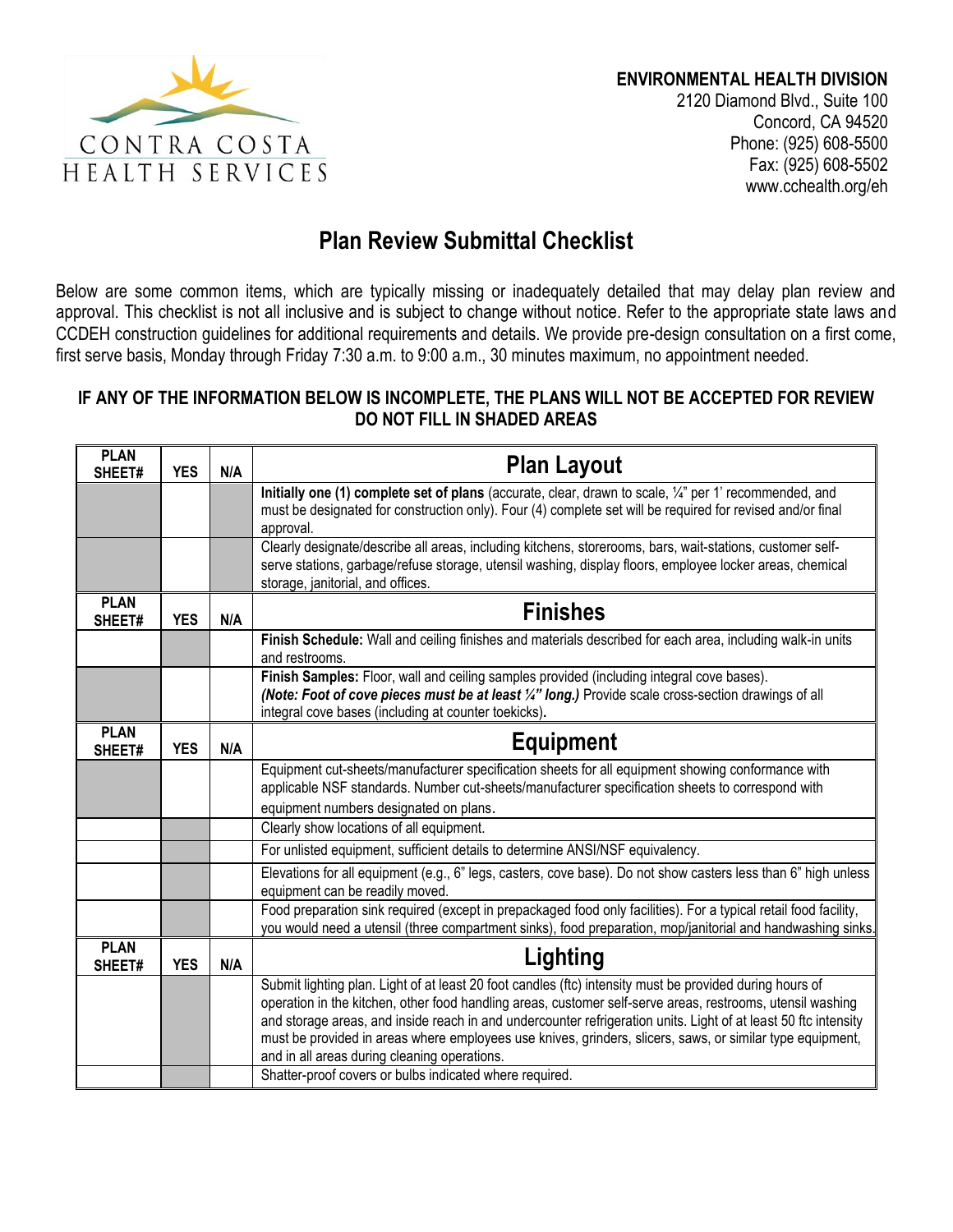| <b>PLAN</b><br>SHEET# | <b>YES</b> | N/A | <b>Water Heater</b>                                                                                                                                                                                                                                                                                                  |  |  |  |  |  |  |
|-----------------------|------------|-----|----------------------------------------------------------------------------------------------------------------------------------------------------------------------------------------------------------------------------------------------------------------------------------------------------------------------|--|--|--|--|--|--|
|                       |            |     | Water heater size, location, recover rate (BTU's or kilowatts), and if floor mounted, approved installation                                                                                                                                                                                                          |  |  |  |  |  |  |
|                       |            |     | (e.g., 6" legs). Provide cut sheet.<br>Hot water demand calculation. See handout Hot Water Demand Worksheet.                                                                                                                                                                                                         |  |  |  |  |  |  |
| <b>PLAN</b>           |            |     |                                                                                                                                                                                                                                                                                                                      |  |  |  |  |  |  |
| SHEET#                | <b>YES</b> | N/A | <b>Trash Enclosure or Area</b>                                                                                                                                                                                                                                                                                       |  |  |  |  |  |  |
|                       |            |     | Location and construction shown of trash areas. Easily cleanable and durable floors, walls, and ceilings.                                                                                                                                                                                                            |  |  |  |  |  |  |
|                       |            |     | Show drainage and hot/cold plumbing details. Must be approved potable water.                                                                                                                                                                                                                                         |  |  |  |  |  |  |
|                       |            |     | Water heater minimum 10 gallon tank with 2.24 kw (show location, cut sheet if tankless minimum 17.88 kw,<br>or 79,200 BTU's)                                                                                                                                                                                         |  |  |  |  |  |  |
|                       |            |     | Drain to sanitary sewer.                                                                                                                                                                                                                                                                                             |  |  |  |  |  |  |
| <b>PLAN</b><br>SHEET# | <b>YES</b> | N/A | <b>Ventilation</b>                                                                                                                                                                                                                                                                                                   |  |  |  |  |  |  |
|                       |            |     | Hood details and completed hood worksheet for cooking equipment and non-undercounter high-<br>temperature dishwashing machines. See Plan Review Construction Guideline.                                                                                                                                              |  |  |  |  |  |  |
|                       |            |     | UL placard or equal for UL or equal listed hoods. Documentations is subject to verification and must include<br>the model specific UL criteria, including exhaust volume, filter airflow rates, hood overhang (which may be<br>greater than UMC), make-up air, duct details, and any equipment or other limitations. |  |  |  |  |  |  |
|                       |            |     | Submit room ventilated plans. Restrooms provided with ventilation.                                                                                                                                                                                                                                                   |  |  |  |  |  |  |
|                       |            |     | Six inch or more hood overhang, depending on equipment installed.<br>Note: Ductless hoods, short circulating hood systems, or other unapproved types will not be<br>approved                                                                                                                                         |  |  |  |  |  |  |
| <b>PLAN</b><br>SHEET# | <b>YES</b> | N/A | <b>Storage</b>                                                                                                                                                                                                                                                                                                       |  |  |  |  |  |  |
|                       |            |     | Provide backup food/beverage storage shelving equivalent to 25% of all kitchen space or one square foot                                                                                                                                                                                                              |  |  |  |  |  |  |
|                       |            |     | of floor shelving per customer seat, whichever is greater (minimum 144 square feet of approved shelving).                                                                                                                                                                                                            |  |  |  |  |  |  |
|                       |            |     | Provide sufficient approved shelving dispersed throughout the kitchen or other storage area(s).                                                                                                                                                                                                                      |  |  |  |  |  |  |
|                       |            |     | Bars or bar areas must have at least 72 square feet of backup storage shelving.                                                                                                                                                                                                                                      |  |  |  |  |  |  |
|                       |            |     | Each separate department in a supermarket or other large food establishments must have its own backup<br>storage meeting these requirements.                                                                                                                                                                         |  |  |  |  |  |  |
|                       |            |     | Provide adequate storage facilities for non food items (e.g., utensils, dishes, paper products, and linens.)                                                                                                                                                                                                         |  |  |  |  |  |  |
|                       |            |     | Note: Establishments selling only prepackaged products must have an area or room at least 30<br>square feet in size, with at least 72 square feet of approved shelving.                                                                                                                                              |  |  |  |  |  |  |
| <b>PLAN</b><br>SHEET# | <b>YES</b> | N/A | <b>Plumbing/Indirect Waste</b>                                                                                                                                                                                                                                                                                       |  |  |  |  |  |  |
|                       |            |     | Submit plumbing plans.                                                                                                                                                                                                                                                                                               |  |  |  |  |  |  |
|                       |            |     | Indirect waste receptacles with minimum 1"air gap (floorsinks/funnel drains) shown for utensil sinks, prep                                                                                                                                                                                                           |  |  |  |  |  |  |
|                       |            |     | sinks, walk-in condensers, beverage units, ice machines, etc.<br>Indirect waste receptacles readily accessible for inspection and cleaning.                                                                                                                                                                          |  |  |  |  |  |  |
|                       |            |     | Location of all floor drains. Traffic areas slope to floor drains at least 1:50 where floor drains installed.                                                                                                                                                                                                        |  |  |  |  |  |  |
|                       |            |     | Note: Floor drain required in kitchens with Type I hood systems, utensil washing areas, meat or fish<br>handling areas, produce trimming areas, bars.                                                                                                                                                                |  |  |  |  |  |  |
|                       |            |     | Hot and cold water with pre-mixing faucet provided to each sink. Faucet sprout reaches each sink<br>compartment of multi-compartment sinks.                                                                                                                                                                          |  |  |  |  |  |  |
|                       |            |     | Handsink(s) in each food and/or beverage handling area and utensil washing area.                                                                                                                                                                                                                                     |  |  |  |  |  |  |
| <b>PLAN</b><br>SHEET# | <b>YES</b> | N/A | <b>Janitorial Facilities</b>                                                                                                                                                                                                                                                                                         |  |  |  |  |  |  |
|                       |            |     | Mop sink or basin must be installed to prevent contamination of food, food preparations surfaces, utensils<br>or equipment. Large enough to wash floor mats if these are used at the facility. Provide cut sheet.<br>Note: Hot and cold running water through pre-mixing faucet and approved back flow prevention.   |  |  |  |  |  |  |